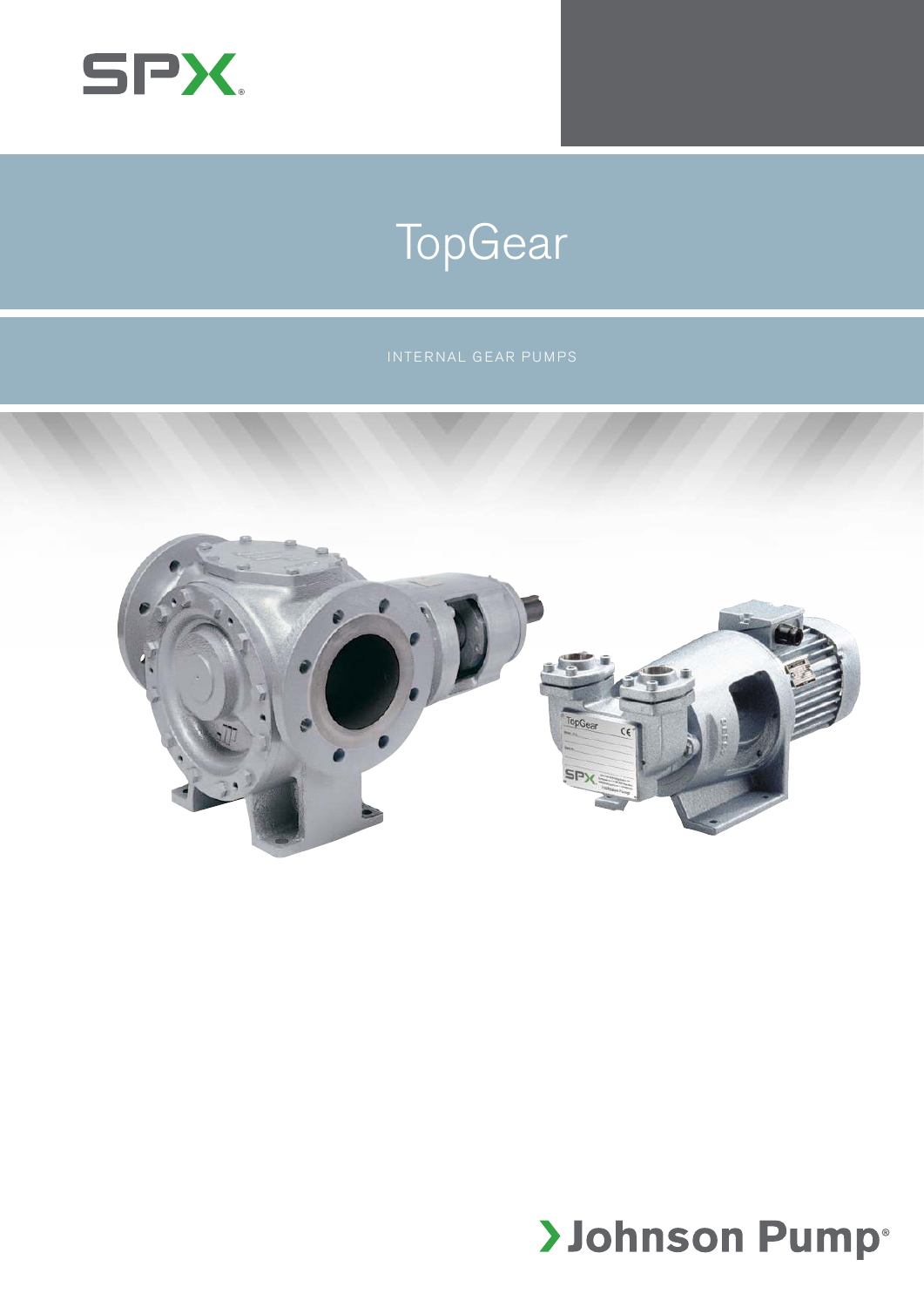Gear pumps are used in all types of manufacturing industries for the transportation of both thin and thick liquids, from diesel fuels to chocolate. The Johnson Pump brand heavy duty pumps are designed around high reliability as well as long life.

TopGear offers a combination of strong design with small or large clearances, unique gear tooth profile and options such as electrical heating and built-on safety relief valves.

The extensive TopGear series is divided into three ranges; the TG G-range for general purposes, the TG H-range for high demanding applications and the TG L-range that offers high efficiency when transporting low viscosity fluids. For applications demanding leak-free operation a magnetically driven, TG MAG, is available.

Based in Charlotte, North Carolina, SPX Corporation (NYSE: SPW) is a global Fortune 500 multi-industry manufacturing leader. For more information, please visit www.spx.com

# **TopGear** When reliability is the priority

## TG G & TG H ranges

#### **IMPROVED PRIMING, LOW NPSHR**

- Ports above centerline
- • Oversized ports for better efficency

#### **IMPROVED DESIGN FOR LOW AND HIGH VISCOUS MEDIA**

- Optimized gear tooth profile
- • Smooth flow

#### **HIGH EFFICIENCY**

- • Axial rotor locking
- • Adjustable clearances
- Balanced hydraulic design

#### **ELIMINATED LEAKAGE DURING THERMAL EXPANSION**

- Pin cover
- Safety sealed

#### **SEVERAL MATERIAL OPTIONS**

- Shaft seal materials
- Bearing materials
- • Hydraulic parts

#### **PROLONG E D**

#### **SERVICE LIFE**

- Double ball bearing design
- Adjustable axial clearance
- • Allows V-belt drive
- Accepts higher axial forces

#### **MINIMUM OF MAINTENANCE**

- Cartridge design
- • Simple design

#### **MAXIMIZED LIFETIME**

- • Compact rotor
- Strong shafts
- Maximized bearing design
- Possibility for selection of hardmetal bearings
- On seals thanks to seal relief channel

#### **LESS DOWNTIME**

• Front and back pull-out

#### **FLANGE CONNECTIONS OPTIONS**

- • EN
- • ANSI

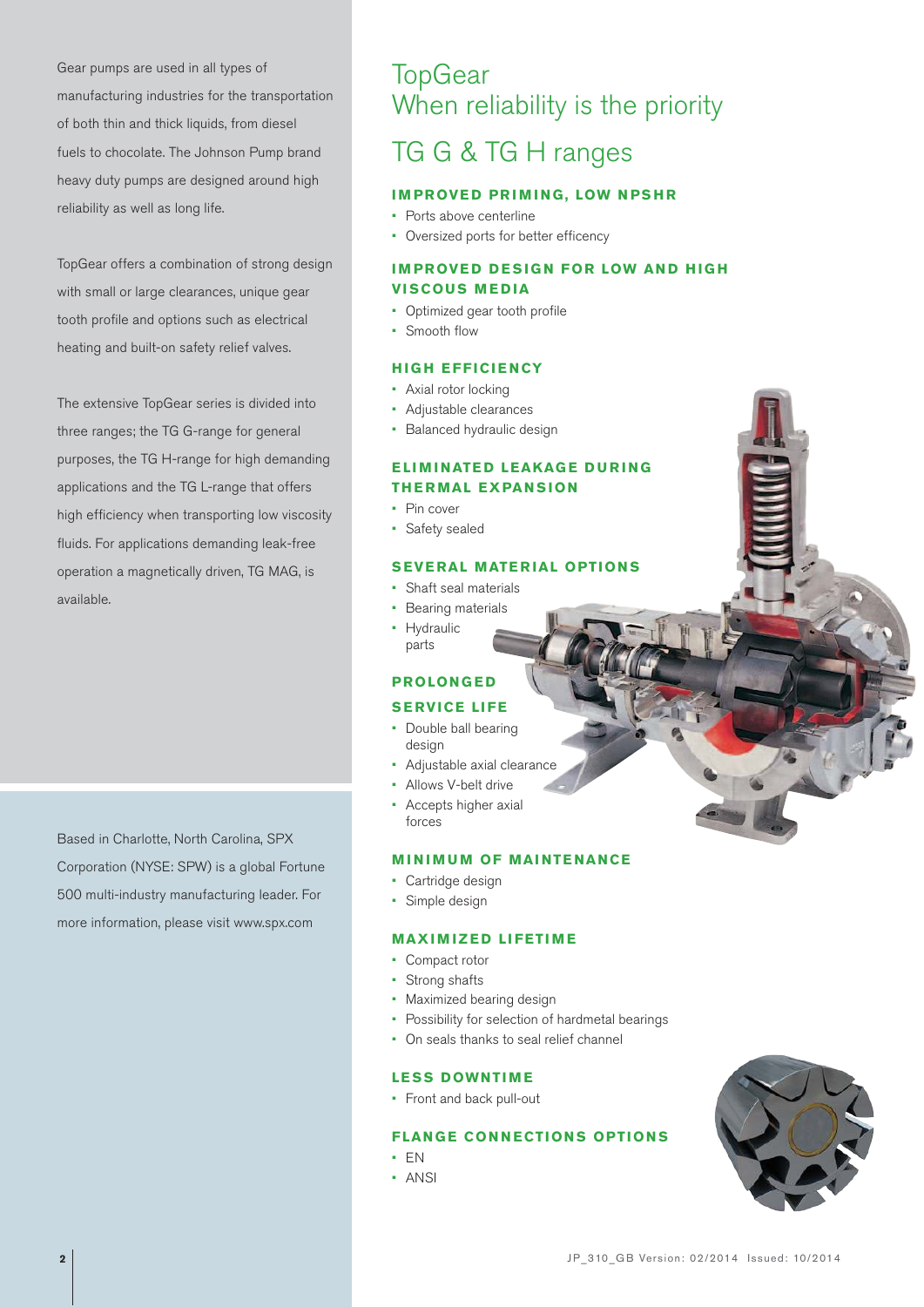## TG L range

#### **LARGE VERTICAL PORTS**

- Improved priming capability
- Reduced risk of cavitation

#### **HIGH VOLUMETRIC EFFICIENCY**

- • Small radial and axial clearances reduced slip
- • Optimized rotor/gear shape

#### **LESS DOWN TIME**

- • Pumps and motors flanged to pedestals correct alignment between pump and drive shaft
- • Compact units easy to assemble

#### **PROLONGED SEAL LIFE**

• Pressure relief channel from the seal area back to the suction side

#### **LONG SERVICE LIFE**

- • Large bearing diameters
- • Rotors are machined from solid bar stock material.
- • Hardened interior parts

#### **OPERATING PRINCIPLE**



As the rotor and idler unmesh, an under-pressure is created and the liquid enters the newly created cavities.

**TECHNICAL DATA**



Liquid is transported in sealed pockets to the discharge side. The walls of the pump casing and the crescent create a seal, that separates suction from discharge side.



The rotor and idler mesh and liquid is pushed into the discharge line.

|                                           |                     | TG G                                                       |        |              |                                                                              |
|-------------------------------------------|---------------------|------------------------------------------------------------|--------|--------------|------------------------------------------------------------------------------|
|                                           | TG <sub>L</sub>     | TG GS                                                      | TG GP  | <b>TG GM</b> | TG H                                                                         |
| <b>PUMP CASING</b>                        | CAST<br><b>IRON</b> | CAST IRON                                                  |        |              | <b>STAINLESS</b><br><b>STEEL</b><br><b>CAST STEEL</b><br><b>DUCTILE IRON</b> |
| <b>IDLER</b>                              | <b>STEEL</b>        | <b>CAST IRON</b><br><b>STEEL</b><br><b>STAINLESS STEEL</b> |        |              |                                                                              |
| <b>ROTOR</b>                              | STEEL               | <b>CAST IRON</b><br><b>NODULAR IRON</b><br>STAINLESS STEEL |        |              |                                                                              |
| MAX CAPACITY (M <sup>3</sup> /H)          | $\mathsf{R}$        | 80                                                         | 130    |              | 130                                                                          |
| <b>MAX DIFFERENTIAL PRESSURE</b><br>(BAR) | 30                  | 10                                                         | 16     |              | 16                                                                           |
| MAX TEMPERATURE (°C)                      | 250                 | 200                                                        | 300    |              | 300                                                                          |
| MAX VISCOSITY (M.PAS)                     | 60 000              | 5 000                                                      | 80 000 |              | 80 000                                                                       |

# Typical product applications

TopGear pumps are used in various industries and environments, which have thousands of liquids that need to be pumped.

#### **PETROCHEMICALS**

Pure or filled bitumen, pitch, diesel oil, crude oil, lube oil



#### **CHEMICALS** Sodium silicate, acids, plastics, mixed chemicals,



**PAINT AND INK**

isocyanates

**RESINS AND ADHESIVES**

#### **PULP & PAPER**

Acid, soap, lye, black liquor, kaolin, lime, latex, sludge

#### **FOOD**

Chocolate, cacao butter, fillers, sugar, vegetable fats and oils, molasses, animal feeds



J P\_310\_G B Version: 02/2014 Issued: 10/2014 **3**